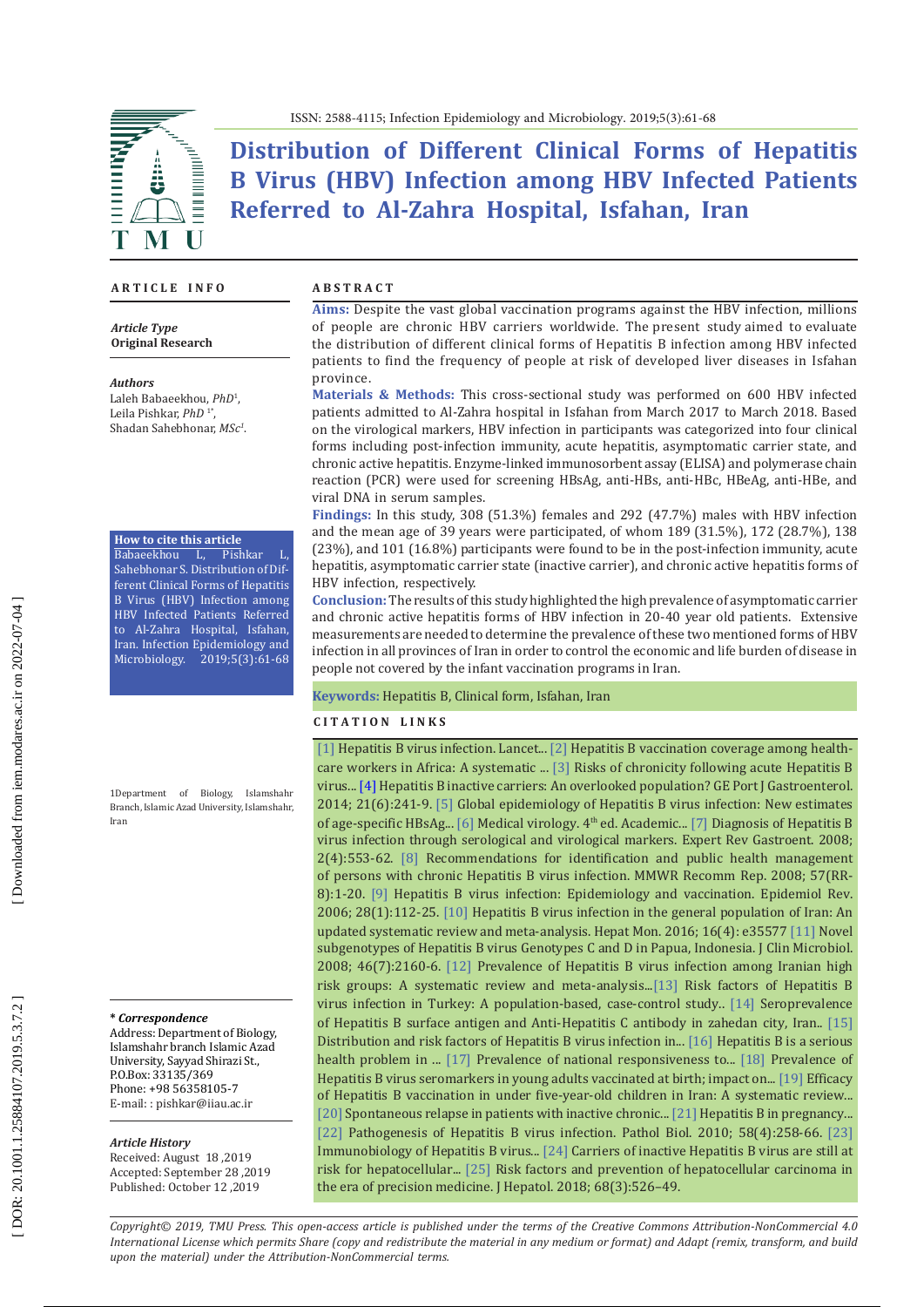# **Introduction**

HBV has affected more than 2 billion people worldwide, and 257 million people are living with chronic Hepatitis B infection [1]. In 2015, Hepatitis B was estimated to result in 887000 deaths, mostly due to cirrhosis and hepatocellular carcinoma [2]. HBV transmission is mainly mediated by mucosal and percutaneous exposure to the virus present in infected blood or human body fluids [3]. Depending on the immunological response and age of the host at the time of infection, different forms of infection occur following acute HBV infection, including the immune-tolerant, immune-reactive (post-infection immunity), inactive or asymptomatic carrier, and chronic Hepatitis B<sup>[4]</sup>. Perinatal infections are mostly resulted from the contamination of baby during the parturition, and around 90% of infected infants become chronic carriers. Children between 1 and 5 years old, who acquire HBV infection from siblings or parents secretions are 25-30% likely to be HCV carrier, while chronicity occurs only in 1-5% of adults who are principally infected by sexual intercourse or drug abuse [5-6]. Serology markers are available for the diagnosis of HBV and differentiation between the various clinical forms of infection [6-7]. Markers associated with the infection are Hepatitis B surface antigen (HBsAg), Hepatitis B e antigen (HBeAg), antibody to hepatitis surface antigen (anti-HBs), antibody to HBeAg (anti-HBe), antibody to Hepatitis B core antigen (IgG and IgM) (anti-HBc), and HBV-DNA  $[6, 8-9]$ . By applying preventive strategies against the HBV infection. against the HBV infection, Iran was classified among the HBV lowprevalent areas in 2010  $[10]$ . But population surveillance of different HBV infection clinical forms including chronic hepatitis is currently rare in Iran, and the accurate frequency of individuals who are chronically infected with HBV or asymptomatic carriers is unknown. Continuous regional reports of the prevalence of HBV carriers in Iran help characterize the status of infected people and quantify HBV burden. This may also help stop further transmission of infection and apply appropriate treatment measures. **Objectives:** In the light of the mentioned gap, the purpose of this present study was to estimate age- and sex-specific prevalence of different clinical forms of HBV infection, including post-infection immunity, acute hepatitis, asymptomatic carrier state, and chronic active hepatitis in Isfahan province of Iran.

# **Materials and Methods**

**HBV patients:** In this cross-sectional study, serum samples were collected from 600 HBV infected patients referred to Al-Zahra hospital, Isfahan, Iran from March 2017 to March 2018. Al-Zahra is a public hospital to which HBV-infected patients are referred from all over the Isfahan province for more accurate diagnosis of infection. A checklist containing demographic data such as age, gender, and serological markers was prepared for each participant.

**Clinical form determination criteria:** Six serum markers along with viral DNA were detected to categorize HBV infection into four clinical forms: a) post-infection immunity; b) acute hepatitis; c) asymptomatic carrier state; and 4) chronic active hepatitis (Table 1)  $[6-7]$ . HBV and anti-HBV antigen detection: In this step, 10 mL blood sample was taken from each subject, and sera was screened for the presence of HBsAg, anti-HBs, HBeAg, and anti-HBe using ELISA kit (DIA.PRO, Milano, Italy) according to the manufacturer's instructions. Anti-HBc was evaluated by the kit mentioned above using the competitive enzyme immunoassay.

**Viral DNA detection:** Sera samples were subjected into viral DNA extraction using commercial DNA extraction kit (GeNet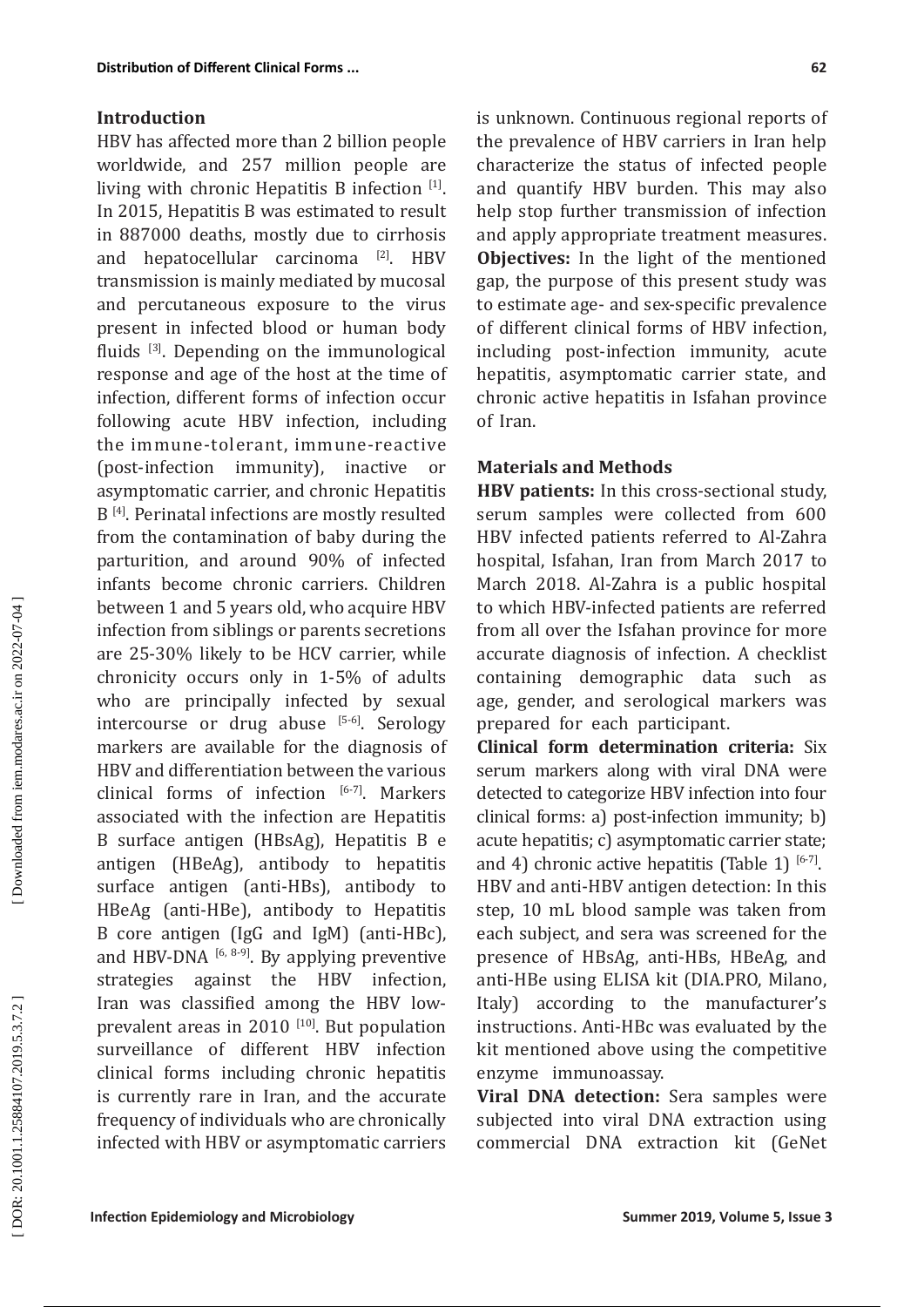# **Table 1)** Serological markers of HBV infection [6-7]

|                            |              | <b>Serological Markera</b> |                         |              |                    |           |                  |
|----------------------------|--------------|----------------------------|-------------------------|--------------|--------------------|-----------|------------------|
| <b>Clinical Conditions</b> | <b>HBsAg</b> |                            | Anti-HBs total Anti-HBc | IgM Anti-HBc | HBeAg <sup>b</sup> | Anti-HBe  | <b>Viral DNA</b> |
| Post-infection immunity    | ٠            | $+$                        | $\ddot{}$               | ٠            |                    | $+>>-$    |                  |
| Acute hepatitis            | $+$          | ٠                          | $\ddot{}$               | $++$         | $+>>-$             | $->>+$    | $+$              |
| Asymptomatic carrier state | $+^c$        | ٠                          | $+$                     | $-d$         |                    | $\ddot{}$ | e                |
| Chronic active hepatitis   | $+$          | ٠                          | $\pm$                   | $+$          | $\pm$              | $\ddot{}$ | $\pm$            |

a Arrow means transition in due course from one state to the other

**b** If infected with HBV wild type, not with pre-core mutant

c Persisting for more than 6 months.

<sup>d</sup> Low titer

e Very low titer

Bio, Korea), and HBsAg gene was detected by PCR technique using specific primers as described previously [11]. The PCR reaction mixture (25 μL) consisted of 2.5 μL of 10xPCR buffer, 20 pmol of forward (5'-CAAGGTATGTTGCCCGTTTG-3')and reverse (5'- AAAGCCCTGCGAACCACTGA-3') primers,  $1.5 \text{ mM MgCl}_2$ ,  $0.2 \text{ mM of each dNTP}$ , and 3U of Taq polymerase (CinnaGen, Iran). Amplification was carried out for 30 cycles (at 95°C for 1 min, at 60°C for 1 min, and at 72°C for 1 min) after an initial denaturation step at 95°C for 7 min. The cycles were followed by a final extension step at 72°C for 5 min. The 258 base pair PCR products were visualized on 2% agarose gel containing ethidium bromide. To determine the sensitivity of the test, different dilutions of DNA from 4 to 4×10-6 particles were prepared by serial dilution. In order to determine the specificity of the test, genome of human, *Toxoplasma gondii*, Hepatitis C cDNA, *Mycobacterium tuberculosis*, *Escherichia coli,* and *Saccharomyces cerevisiae* were used as negative controls.

**Statistical analysis:** Quantitative data were presented by percent. The frequencies of post-infection immunity, acute hepatitis, asymptomatic carrier state, and chronic active hepatitis forms of HBV infection were evaluated in patients according to the

patients' age and gender. Statistical analysis was performed by SPSS software Ver. 23 (SPSS Inc., Chicago, IL, USA). Frequency comparison was done using Chi-square test, and *p*<.05 was considered as statistically significant.

## **Findings**

**Study population**: Gender and age grouping information of 600 patients under study is summarized in Table 2. Males and females showed a relatively equal frequency, and patients were more in the age groups of 20- 30 and 30-40 years than in other age groups. **Frequency of HBV infection clinical forms in the total studied population:** Of 600 studied subjects, 189 (31.5%) cases were categorized into post-infection immunity group. The frequency of patients with acute hepatitis, asymptomatic carrier state, and chronic active hepatitis forms of HBV infection were 172 (28.7%), 138 (23%), and 101 (16.8%) cases, respectively.

**Sex-specific frequency of different HBV infection clinical forms:** The statistical analysis results showed that the frequency of patients with post-infection immunity, acute hepatitis, and chronic active hepatitis was equal in two sexes ( *p*<0.05); however, there was a significant difference between the male and female patients regarding the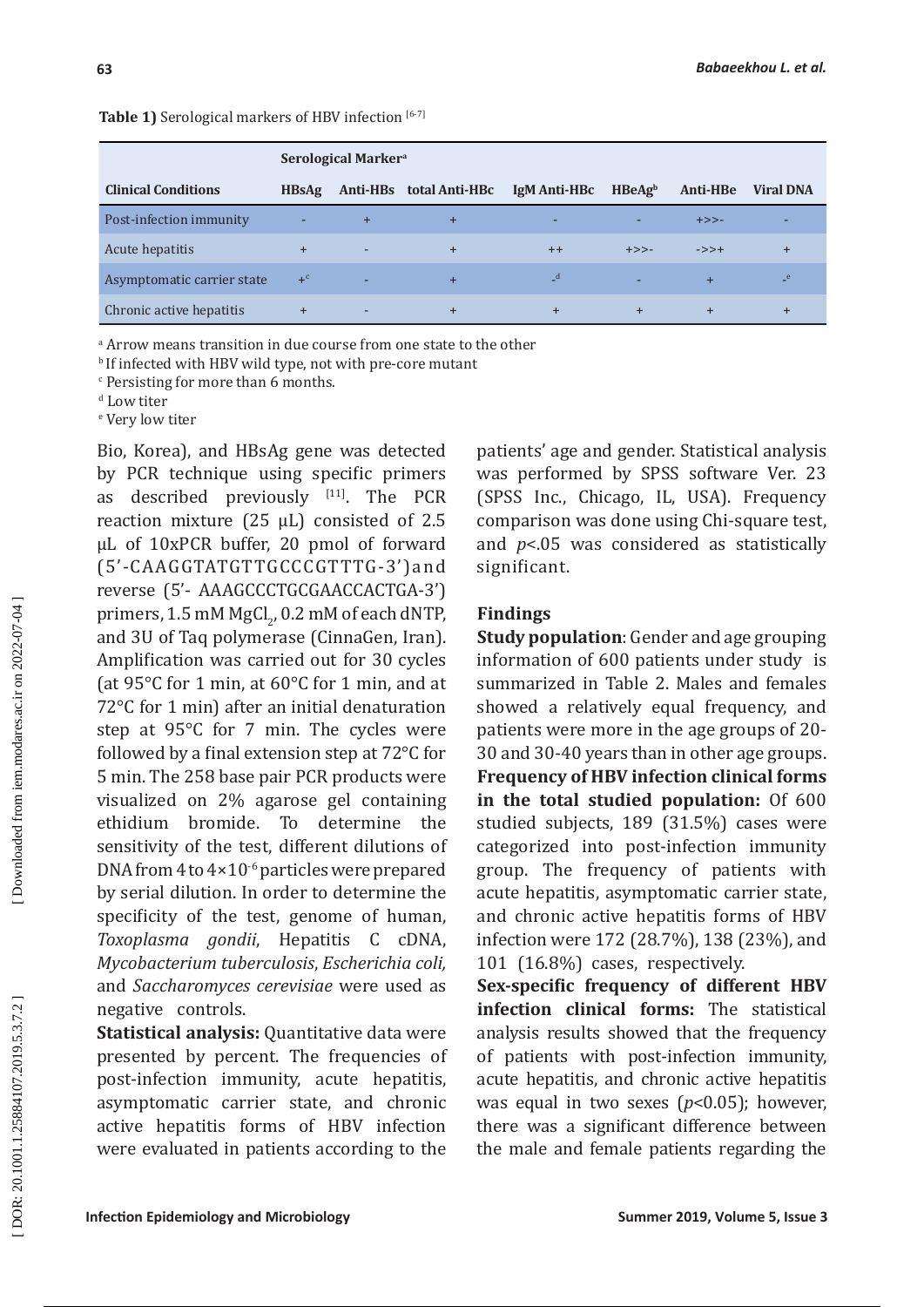asymptomatic carrier state frequency ( *p*= .027), and the number of females was higher than males (59.4% versus 40.5%) (Figure 1).

**Table 2)** Study population grouping results

| <b>Parameter</b> | N(%       |  |  |  |
|------------------|-----------|--|--|--|
| Gender           |           |  |  |  |
| Male             | 292(48.7) |  |  |  |
| Female           | 308(51.3) |  |  |  |
| Age group        |           |  |  |  |
| $<$ 20           | 37(6.2)   |  |  |  |
| $20 - 30$        | 135(22.5) |  |  |  |
| $31 - 40$        | 134(22.3) |  |  |  |
| $41 - 50$        | 85(14.2)  |  |  |  |
| $51 - 60$        | 110(18.3) |  |  |  |
| >60              | 99(16.5)  |  |  |  |
| Total            | 600(100)  |  |  |  |

**Age-specific frequency of different HBV infection clinical forms:** Of 189 patients with post-infection immunity patients with post-infection immunity state, 43 (22.7%) and 42 (22.2%) patients belonging to the 20-30 and > 60 years age groups, respectively captured the highest frequency, and of 172 patients with acute HBV infection, 37 (21.5%) and 44 (25.5%) patients belonging to the 20-30 and 31- 40 years age groups showed the highest frequency. Of 139 asymptomatic HBV carriers, the highest frequency belonged to 34 individuals (24.6%) in the age group of 51-60 years, followed by 32 (23.1%) and 29 (21%) individuals in the age groups of 20-30 and 31-40 years, respectively. The highest frequency of chronic active hepatitis was observed in the age groups of 20-30 and 30- 40 years with 23 (22.7%) and 30 (29.7%) patients, respectively (Figure 2). The least frequencies of all HBV infection clinical forms were observed in patients belonging to the age group of  $\leq 20$  years: 9  $(4.7\%)$ , 17 (9.8%), 7 (5%), and 4 (3.9%) cases for post-infection immunity, acute hepatitis, asymptomatic carrier state, and chronic active hepatitis, respectively (Figure 2).

# **Discussion**

The current study was performed on 600 HBV infected patients to find the genderand age-related frequency of HBV infection different clinical forms.

In this study, 292 (48.7%) males and 308 (51.3%) females were found to be infected with Hepatitis B virus (Figure 1). Unlike other studies in which the number of HBV infected males was higher than females  $[10]$ , the total number of HBV infected male and female patients in this study was relatively equal. HBV infection risk factors are more common in men, but women should also be evaluated in terms of HBV infection risk factors in the country, especially because the number of women with high-risk activities is increasing in Iran [12].

The age grouping results (Figure 2) showed that most HBV infected patients belonged to the age groups of 21-30 (22.5%) and 31-40 (22.3%) years. The results were in accordance with the results of other seroepidemiological studies in which a higher number of HBV infected patients in these age groups was reported  $[13-15]$ . This sounds to be reasonable since these age groups besides of occupational exposures are more likely to participate in social activities, substance abuse, and sexual intercourse  $[16]$ . On the other hand, the lowest rate of HBV infection incidence was related to the age group below 20 years. The likely reason for this result is the 93.5% responsiveness of HBV vaccination program in Isfahan  $[17]$ . The results of this study were also supported by the results of Safar et al. (2014) and Najafi et al. (2018), indicating that neonatal HBV immunization induced effective protection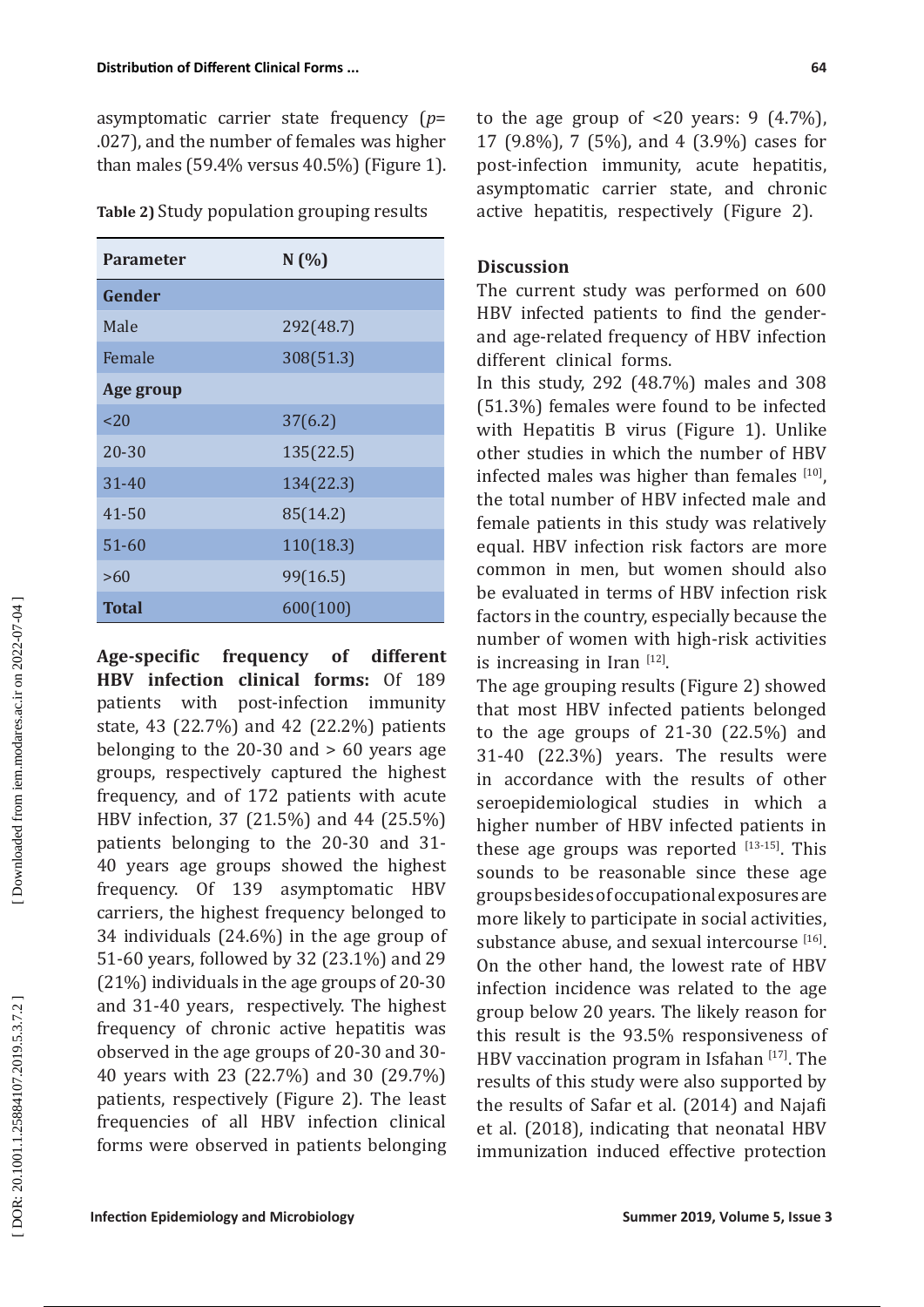



Female Male **Figure 1)** The frequency of different clinical forms of HBV infection in males and females



DOR: 20.1001.1.25884107.2019.5.3.7.2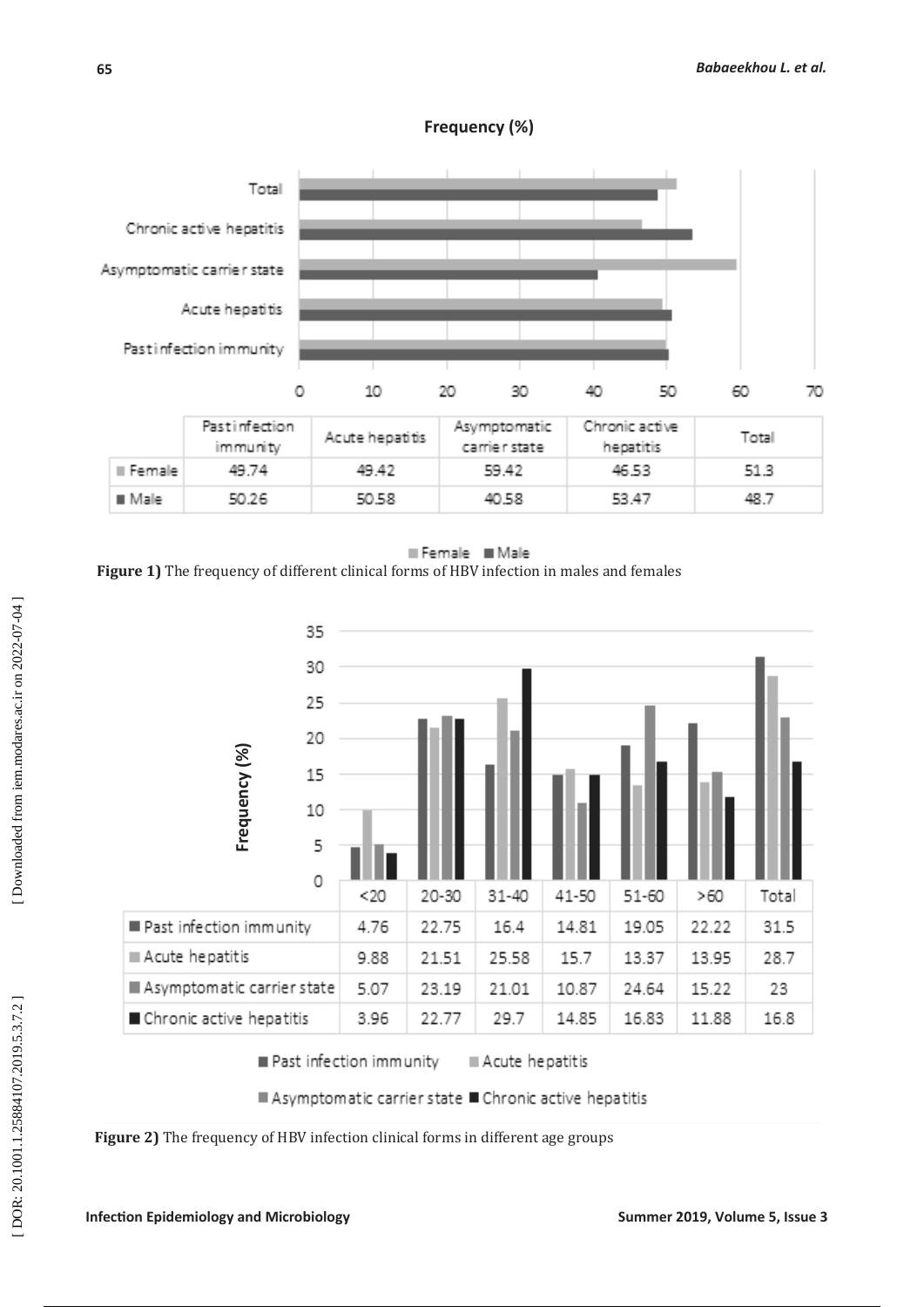against the infection and reduced chronic infection frequency in vaccinated young adults in Iran  $^{[18-19]}$ .

Based on the serological and virological markers, Hepatitis B infection has been divided into different clinical forms [6-7]. In the present study, 189 (31.5%), 172 (28.7%), 138 (23%), and 101 (16.8%) patients were categorized into post-infection immunity, acute hepatitis, asymptomatic carrier state (inactive carrier), and chronic active hepatitis groups, respectively.

In this research, the frequency of acute and chronic active hepatitis was relatively equal in two sexes, but the number of women with inactive HBV carrier state was significantly higher than men ( *p*=.027) (Figure 1). Studies showed that male gender is consistently associated with the risk of relapse in asymptomatic carriers [4]. A higher rate of reactivation in male patients was also reported in another study in Iran [20]. Aside from the higher risk of relapse in male carriers and transmission of disease by asymptomatic carriers, female carriers are considered as serious risk factors for neonatal hepatitis<br>occurrence since vertical transmission occurrence since vertical is the main cause of baby infection and chronic hepatitis occurrence. Considering the high number of female asymptomatic carriers reported in this study, prevention strategies like the prescription of Hepatitis B immunoglobulin (HBIG) and vaccination of newborns should be implemented to reduce the rate of vertical transmission  $[21]$ .

According to the results, 189 (31.5%)<br>patients were identified with acute were identified with acute hepatitis-related markers. These people are potentially infectious and considered as the major reservoirs of virus transmission to others  $[9]$ . Also, in some cases depending on patient's immune response and age, the disease may persist or progress to chronic hepatitis  $[22-23]$ . The results of the present study showed that 17 (9.88%) patients with acute hepatitis belonged to the age group below 20 years. This could be related to the non-immunization of these people or low efficacy of HBV vaccination (because of certain diseases or disorders in these  $individuals$ <sup>[12]</sup>.

In this study, a noticeable proportion of patients with chronic active (101 cases) and inactive (139 cases) carrier forms were categorized in the age groups of 20-30 and 31-40 years, respectively (Figure 2). The reason for this observation is rooted in the fact that patients in these age groups (more precisely 26-<60) were born before the start of the neonatal HBV vaccination program in Iran in 1993 [17]. Active and inactive carriers with the age ranges from 20-40 years show more work, sexual, and fertility activities, and are more at risk of cirrhosis or hepatocellular carcinoma [24- <sup>25]</sup>. According to the results reported in this study, for these types of HBV infection, preventive strategies including assessing HCC clinical risk scores [25], improving public awareness, and implementing diagnosis/ treatment programs (up to virus clearance) from before the disease progression to liverrelated death should be seriously followed by health care systems.

To the best of our knowledge, this was the first study in which the frequency of various clinical forms of HVB infection was determined in one population. In addition to patients with acute hepatitis, who are infectious carriers, a noticeable number of individuals were found to be in chronic active and asymptomatic carrier states with no clinical manifestations. These people increase the possibility of vertical and horizontal HBV infection transmission, and there is a risk of disease development to severe liver disease over time.

# **Conclusion**

Thus, continuous epidemiological reports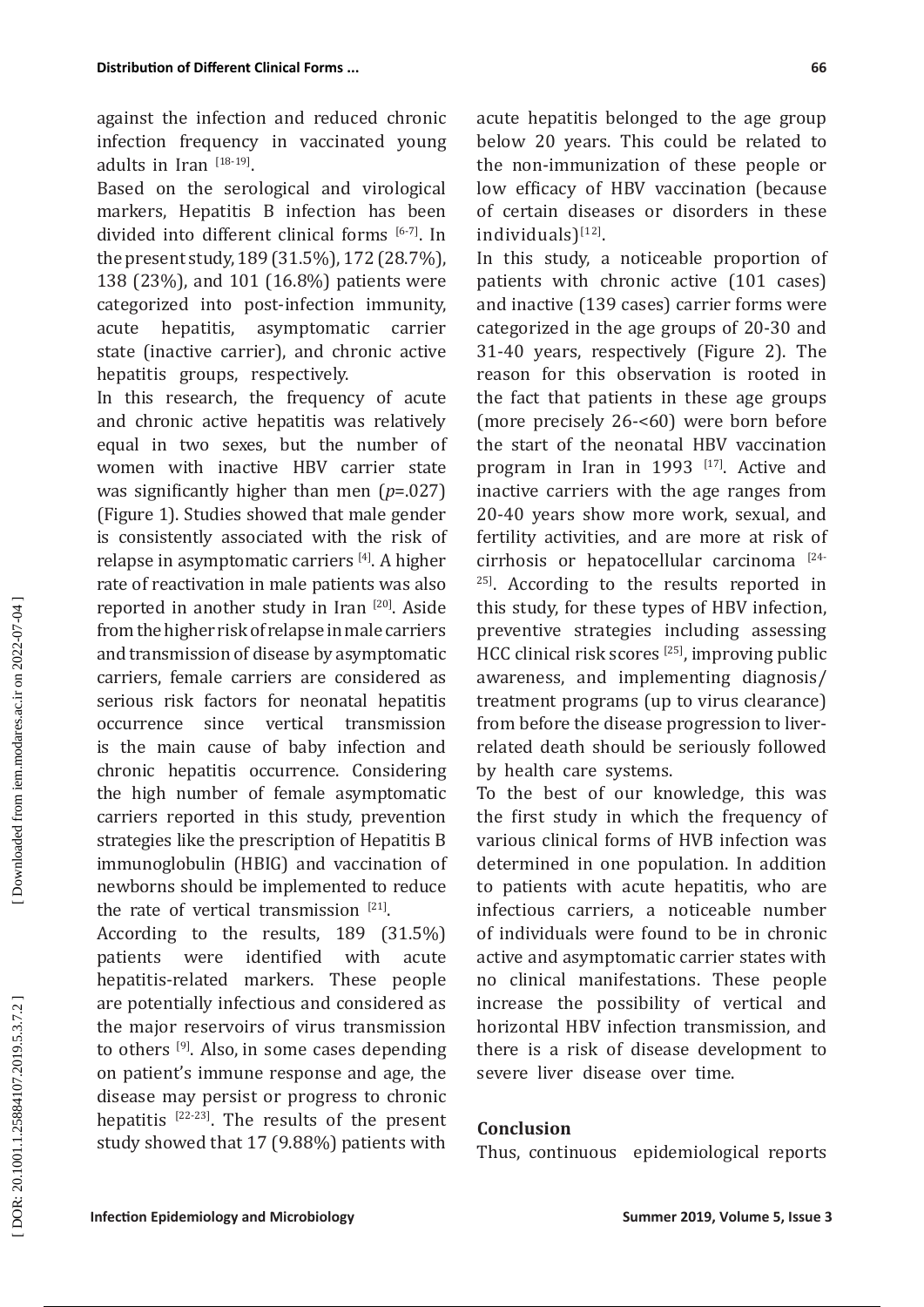from HBV infection clinical forms in different provinces of Iran is needed to control the burden of HBV infection in people not covered by the infant vaccination program in Iran.

**Acknowledgments:**The authors would like to thank all patients whose participation made this study possible.

**Ethical Permissions:**The study protocol was conducted following the confirmed institutional guidelines of the university of medical sciences.

**Conflict of interests:** None declared by Authors.<br>**Authors** 

**Contribution:**Babaeekhou L (First author): Article writer (100%)/ Statistical analyst (100%)/ Methodologist (10%), Concept (50%); Pishkar L (Second author): Methodologist (30%), Concept (50%); Sahebhonar SH (Third author), Methodologist

**Fundings:** None declared by Authors.

# **References**

- 1. Trepo C, Chan HL, Lok A. Hepatitis B virus infection. Lancet. 2014; 384 (9959):2053- 63.
- 2. Auta A, Adewuyi EO, Kureh GT, Onoviran N, Adeloye D. Hepatitis B vaccination coverage among health-care workers in Africa: A systematic review and metaanalysis. Vaccine. 2018; 36(32):4851-60.
- 3. Hyams KC. Risks of chronicity following acute Hepatitis B virus infection: A review. Clin Infect Dis. 1995; 20(4):992-1000.
- 4. Pita I, Horta-Vale AM, Cardoso H, Macedo G. Hepatitis B inactive carriers: An overlooked population? GE Port J Gastroenterol. 2014; 21(6):241-9.
- 5. Ott J, Stevens G, Groeger J, Wiersma S. Global epidemiology of Hepatitis B virus infection: New estimates of age-specific HBsAg seroprevalence and endemicity. Vaccine. 2012; 30(12):2212-9.
- 6. White DO, Fenner FJ. Medical virology.  $4<sup>th</sup>$ ed. Academic Press; 1994, pp: 359-79.
- 7. Kao J-H. Diagnosis of Hepatitis B virus infection through serological and virological markers. Expert Rev Gastroent.<br>2008: 2(4):553-62.  $2(4):553-62.$
- 8. Weinbaum CM, Williams I, Mast EE, Wang SA, Finelli L, Wasley A, et al. Recommendations for identification and public health management of persons with chronic Hepatitis B virus infection. MMWR Recomm Rep. 2008; 57(RR-8):1-20.
- 9. Shepard CW, Simard EP, Finelli L, Fiore AE, Bell BP. Hepatitis B virus infection: Epidemiology and vaccination. Epidemiol Rev. 2006; 28(1):112-25.
- 10. Salehi-Vaziri M, Sadeghi F, Hashiani AA, Fesharaki MG, Alavian SM. Hepatitis B virus infection in the general population of Iran: An updated systematic review and metaanalysis. Hepat Mon. 2016; 16(4): e35577
- 11. Lusida MI, Nugrahaputra VE, Handajani R, Nagano-Fujii M, Sasayama M, Utsumi T, et al. Novel subgenotypes of Hepatitis B virus Genotypes C and D in Papua, Indonesia. J Clin Microbiol. 2008; 46(7):2160-6.
- 12. Almasi-Hashiani A, Ayubi E, Mansori K, Salehi-Vaziri M, Moradi Y, Gholamaliei B, et al. Prevalence of Hepatitis B virus infection among Iranian high risk groups: A systematic review and meta-analysis. [Gastroenterol Hepatol Bed Bench.](https://www.ncbi.nlm.nih.gov/pmc/articles/PMC5990920/) 2018; 11(2):91-100.
- 13. Ozer A, Yakupogullari Y, Beytur A, Beytur L, Koroglu M. Risk factors of Hepatitis B virus infection in Turkey: A population-based, case-control study: Risk Factors for HBV Infection. Hepat Mon. 2011; 11(4):263-8.
- 14. Ansari-Moghaddam A, Ostovaneh MR, Mood BS, Sanei-Moghaddam E, Modabbernia A, Poustchi H. Seroprevalence of Hepatitis B surface antigen and Anti-Hepatitis C antibody in zahedan city, Iran: A population-based study. Hepat Mon. 2012; 12(9):e6618.

DOR: 20.1001.1.25884107.2019.5.3.7.2